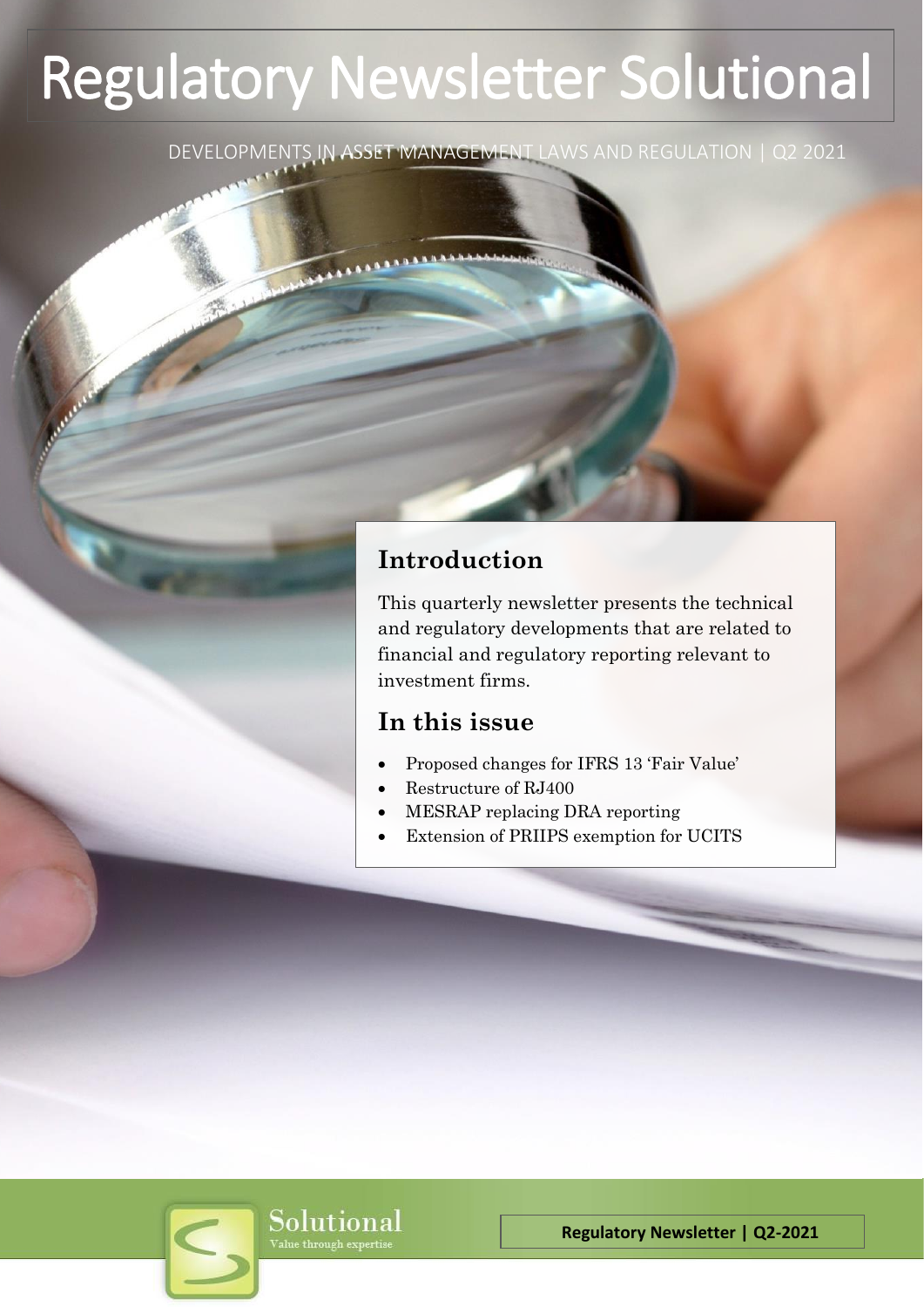## **General**

#### **Royal Decree "tax plan"**

On 4 June 2021 a Royal Decree was published on the previously announced changes in Dutch tax loss utilization rules. The new rules will become effective as of 1 January 2022. Tax losses are currently set off against taxable profits of the previous fiscal year (carry-back) and the six following fiscal years (carry-forward).

Based on the new decree, tax losses incurred in financial years commencing after 1 January 2022 and losses that are still available for settlement at that time will be carried forward indefinitely. The period for carrying back losses remains one year.

A limitation is applicable. If more than one million Euro taxable profit is reported in a financial year, the offset of tax losses against this taxable profit is limited to one million Euro plus 50% of the taxable profit insofar as this exceeds one million Euro.

#### **IFRS**

## **Disclosure Initiative—Targeted Standards-level Review of Disclosures**

On 25 March 2021, the IASB published an exposure draft with proposed changes to IFRS 13 Fair Value and IAS 19 Employee Benefits.

In general, changes to IAS 19 do not impact investment funds as is the case here. The changes to IFRS 13 are relevant and include the following significant items:

- An overall objective to disclose information that enables the user to evaluate the entities exposure to uncertainties with regards to fair value.
- Focus on an appropriate level of detail to reinforce the materiality requirement in IAS 1.
- Refrain from referral to hierarchy levels to avoid any perception that level

disclosures have to be included whether they are material or not.

- Require entities to include better information on how instruments are valued even when it is not classified as Level 3. For an investor, it can be significant to understand the level of uncertainty within a level classification. For example, whether an investment in Level 2 is closer to a Level 3 valuation or closer to a Level 1 valuation.
- Require entities to disclose information that enables users of financial statements to understand the significant reasons for changes in the fair value measurements of each class of assets and liabilities measured at fair value.

## **Primary Financial Statements**

The IASB met on 27 April 2021 to redeliberate the proposals in the Exposure Draft 'General Presentation and Disclosures'.

The Board tentatively decided, in relation to the principles of aggregation and disaggregation, to:

- state the purpose of disaggregation more clearly. Items shall be disaggregated if the resulting disaggregated information is material.
- strengthen the application of that principle by emphasizing that a single dissimilar (non-shared) characteristic between items would be sufficient to require an entity to disaggregate information about those items if that information were material.
- explore developing guidance for entities on how to use characteristics to identify when to aggregate or disaggregate items.

The Board tentatively also decided, in relation to the roles of the primary financial statements, to:

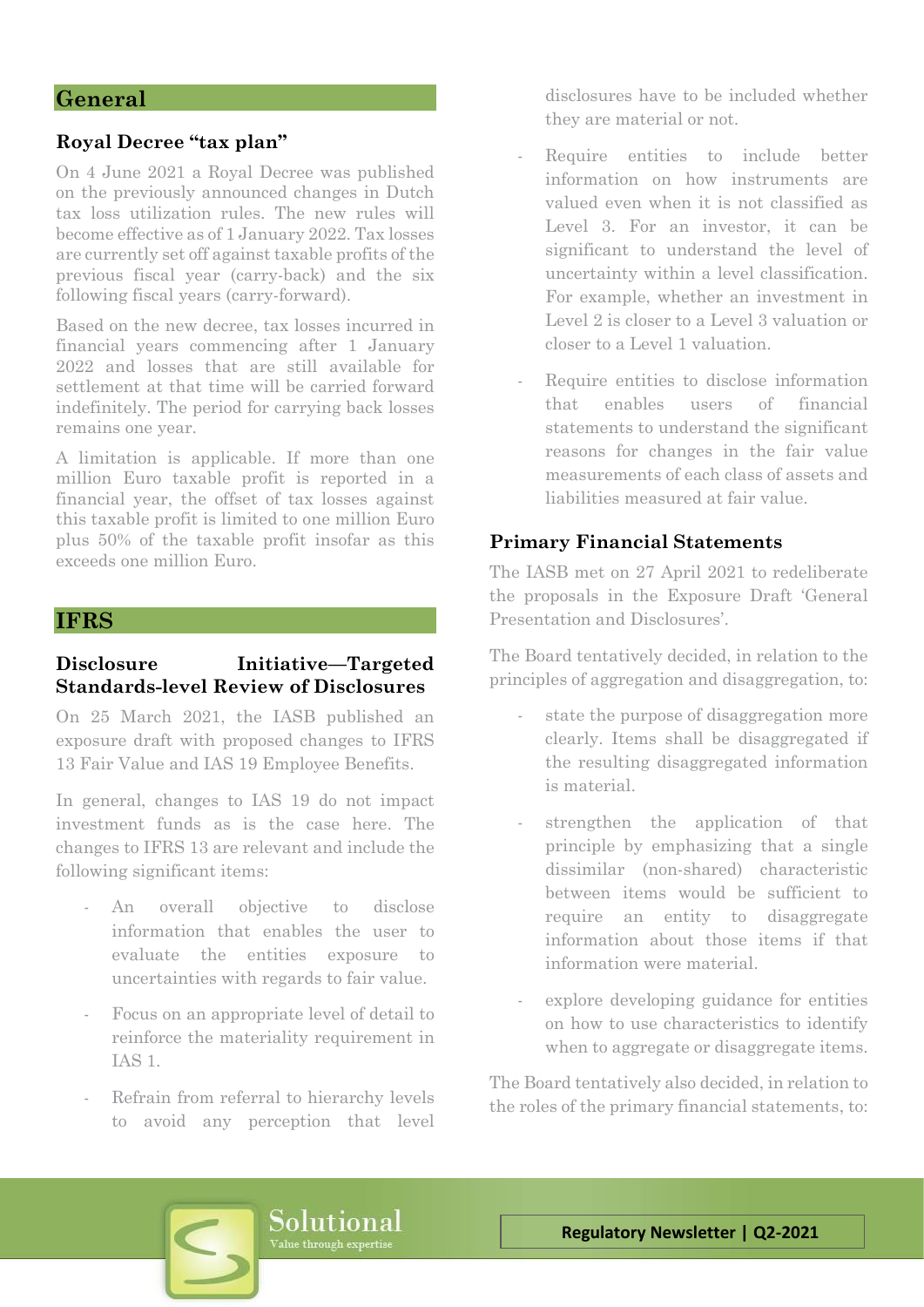- not reinstate paragraph 29 of IAS 1 in the new IFRS Standard because it is not possible to require an entity to present complete disaggregation of material information in the primary financial statements.
- include a reference to understandability in the description of the role of the primary financial statements. This will clarify that the objective of paragraph 29 of IAS 1 continues to apply.

## **IFRS Practice Statement 1 Management Commentary**

The IASB published an exposure draft on 27 May 2021 with proposals to revise and update IFRS Practice Statement 1 'Management Commentary'.

The Board proposes an objectives-based approach for management commentary.

The objectives cover six areas:

- 1. The entity's business model how the entity creates value and generates cash flows;
- 2. Management's strategy for sustaining and developing that business model, including management of the opportunities that have been chosen to pursue;
- 3. The resources and relationships on which the business model and strategy depend, including resources not recognised as assets in the entity's financial statements;
- 4. Risks that could disrupt the business model, strategy, resources or relationships;
- 5. Factors and trends in the external environment that have affected or could affect the business model, strategy, resources, relationships or risks; and
- 6. The entity's financial performance and financial position – including how they have been affected or could be affected in the future by the matters discussed for the other areas of content.

## **EU endorsements**

There were no endorsements by the EU during the second quarter of 2021.

## **Dutch GAAP**

## **RJ-Uiting 2021-8**

On 12 May 2021, the RJ proposed to restructure Chapter 400 – Board Reports. The restructuring aims to improve the readability and accessibility of this Chapter.

The preparer will be better facilitated to determine which requirements are applicable given a specific entity. The requirements of the Board Report find their source in a large variety of laws and regulations. As a result of new laws and regulations, numerous paragraphs have been added to Chapter 400 with some applicable to medium-sized and large entities with others only to specific types of entities.

The RJ proposes an effective date of this proposal to reporting periods starting on or after 1 January 2022.

## **RJ-Uiting 2021-9**

RJ-Uiting 2021-9 of 18 May 2021 is the followup to RJ-Uiting 2020-12 'Temporary rent and lease reductions due to the corona crisis' which has an end date of 30 June 2021. The primary objective of RJ-Uiting 2021-9 is to extend the end date of RJ-Uiting 2020-12 to 30 June 2022.

The changes from RJ-Uiting 2020-12 were effective for financial years commencing on or after 1 January 2020 and in effect for rent and lease payments until 30 June 2021. With RJ-Uiting 2021-9 the period of RJ-Uiting 2020-12 has been extended for rent and lease payments (initially) due until 30 June 2022.

## **AIFMD Annex IV**

There are no updates on the review of the AIFMD by the European Commission. The first draft of the revised AIFM Directive is expected in Q4 this year (source: Alfi).

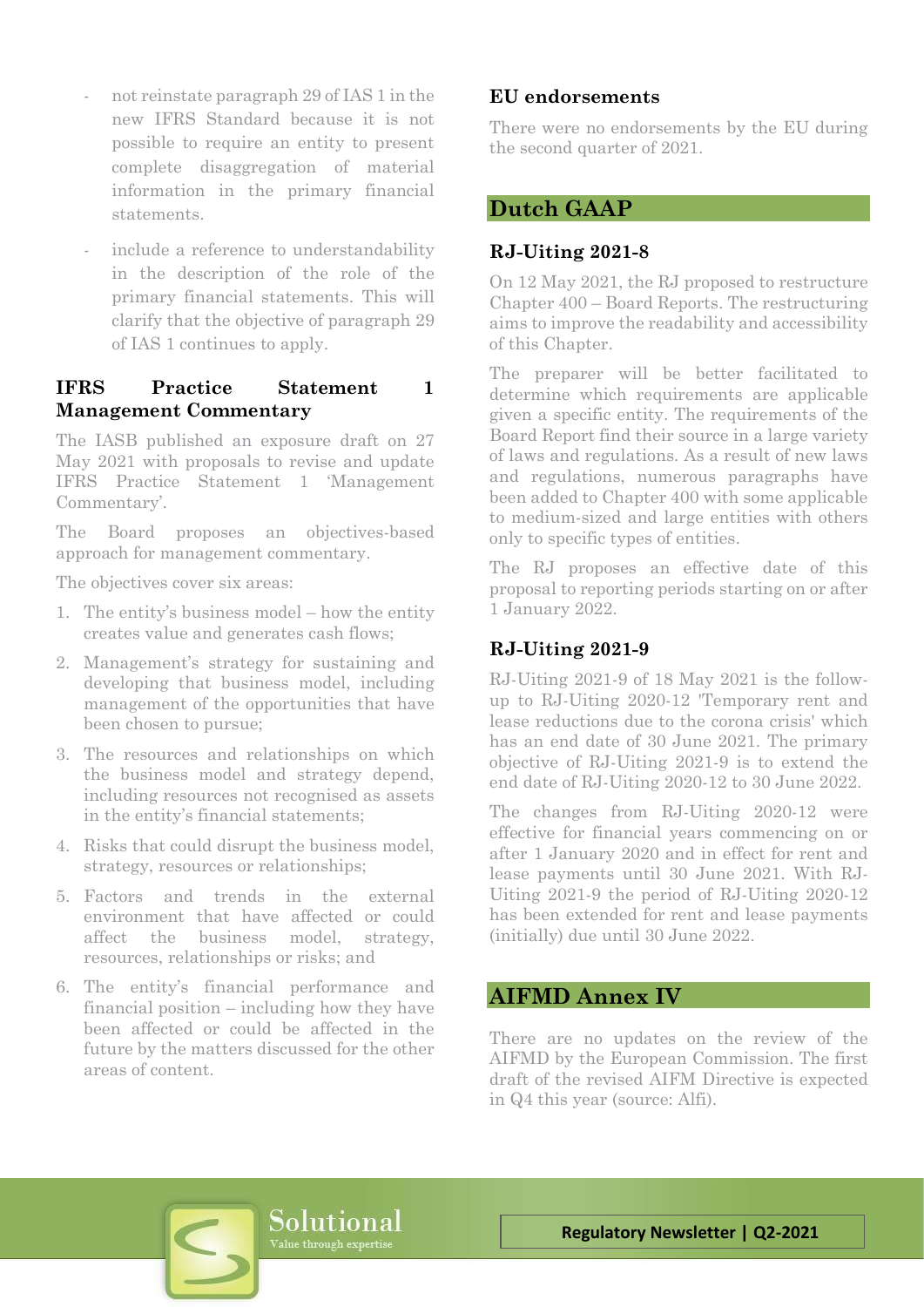ESMA has published an updated Q&A on 28 May 2021. This Q&A includes a clarification of the risk figures CS01, DV01 and the Net Equity Delta. It is indicated that it is mandatory to report these risk figures. If the risk figures are not applicable for the fund or have a zero value, a textual explanation must be included in the appropriate field of the Annex IV report.

As of 1 July 2021, submission of AIFMD reporting to the Dutch regulator will change from DNB to the AFM. This means that reporting has to be submitted through the new AFM portal.

## **UCITS**

ESMA has published an updated Q&A on 28 May 2021. Question 3 'Performance reference period for the benchmark model' has been added. This clarifies how the performance reference period should be set. A minimum of 5 years is recommended for the purpose of compensating underperformance (claw back).

Question 4 'Performance reference period in case of fund's merger' states that in case of a merger with a newly established fund (receiver) with no performance history, the performance reference period should continue to apply in the receiving UCITS.

## **Statistical Reporting**

In July 2020, the monthly DRA reporting for listed securities was replaced with the 'Maandeffectenrapportage' (MER). In April 2021, the DNB sent a letter to fund managers announcing the next step in the reporting landscape, the Macroeconomic Statics Reporting (MESREP). MESREP will replace the current DRA reporting. Monthly MER will remain and current DRA reporting will be replaced with quarterly MESREP as of 1 January 2022.

MESREP will have to be submitted through DLR (Digitaal Loket Rapportages) and not through eLine BB which is done currently. The reporting format will also change, from XML to XBRL. An Excel submission facility will be made available by DNB.

Important changes in MESREP compared to the current quarterly DRA reporting are:

- Classifications of instruments and dimensions.
- The securities forms pertaining to listed shares, debt securities and investment fund shares or units were removed from the current DRA report as per July 2020 as a result of the introduction of the MER. MESREP requires reporting of aggregated data with respect to these securities for a complete and balanced quarterly report.
- MESREP includes a complete profit and loss account instead of separate forms for some items of income and expense.
- MESREP contains an overview form providing a comprehensive overview at the main-item level of the MESREP report.

## **SOLVENCY II (TPT/QRT)**

Resulting from Brexit, the issuer country code for the United Kingdom changed from GB to x115 "United Kingdom after Brexit". For Gibraltar the country code changed from GI to x116 "United Kingdom (Gibraltar) after Brexit". This was applicable for the first time during the 31 March 2021 reporting cycle that took place in the second quarter of 2021.

## **FTK**

For technical reasons, the DNB released a new add-on assertions file for FTK-BEL (version 1.1) on 31 May 2021. This should improve the processing time of FTK reports in DLR. The assertions are the same as the assertions of the 1.0 version, although the formulas have changed.

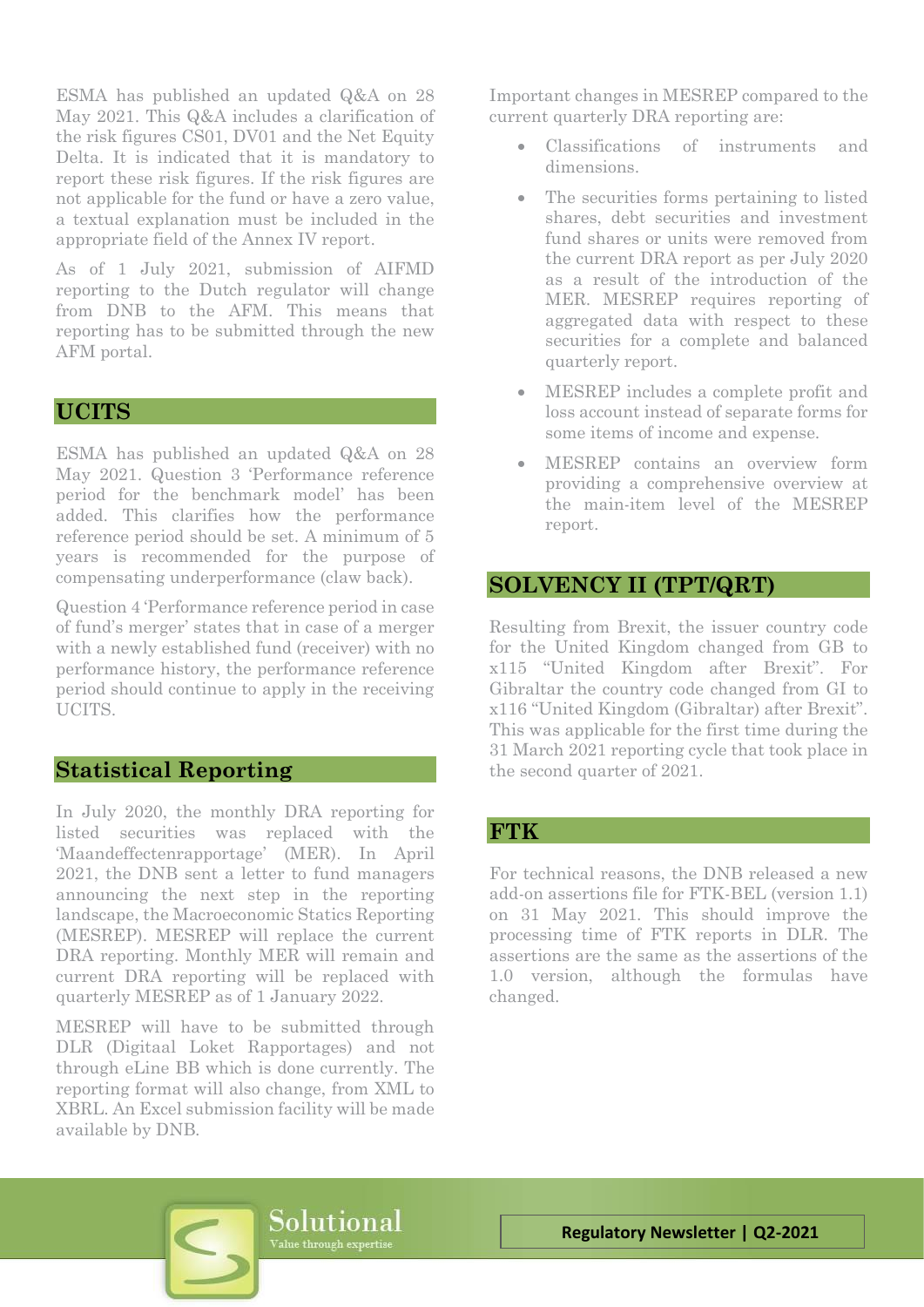## **MMFR**

#### **ESMA Public consultation**

A number of EU MMFs faced significant liquidity issues during March 2020, a period of acute stress, with large redemptions from investors and a severe deterioration in the liquidity of money market instruments. In light of these difficulties, ESMA is seeking input from stakeholders on potential reforms of the EU MMF regulatory framework through means of a public consultation. This consultation will end on 30 June 2021, after which the ESMA will provide their feedback in the second half of 2021.

We have identified two potential significant changes for MMFR reporting in the consultation paper.

Further harmonize and enhance the international MMF's reporting framework

The current reporting frequency does not appear sufficient in case of a crisis such as the one experienced in March 2020 where Authorities need up-to-date data to assess the shocks and monitor the developments in the money markets. Monthly reporting for larger funds, an increased reporting frequency only during times of crisis, or daily reporting on a number of key items are considered as potential future changes.

Disclose main categories of investors to regulatory authorities.

Further disclosure on the types of investors that invest in money market instruments is considered.

Disclosing information on this may help regulators to understand how different types of investors change their portfolio during crisis times.

## **MIFID**

No relevant updates during the second quarter of 2021.

## **PRIIPS**

In May 2021, commissioner Mairead McGuinness stated to the European Commission that the exemption from PRIIPS for UCITS funds and the application of the new RTS requirements is extended by six months and will now end on 1 July 2022.

In the UK, HM Treasury confirmed that the UK will extend the UCITS exemption until 31 December 2026, which gives the UK managers an additional period of five years.

## **IFR/IFD**

The Investment Firm Regulation (IFR) entered into force on 26 June 2021. All investment firms must comply with IFR requirements from 26 June 2021.

The national implementation of the Investment Fund Directive (IFD) in Dutch laws and regulations will be completed later than 26 June 2021. A later implementation date means that the requirements and powers of the IFD, for example on the minimum own funds, governance, remuneration policy and ICLAAP/SREP, will only enter into force later in the Netherlands. Until then, the often similar requirements of the CRD will continue to apply. As a European regulation, the IFR will be directly binding on investment firms as of 26 June 2021.

#### **EMIR**

No relevant updates during the second quarter of 2021.